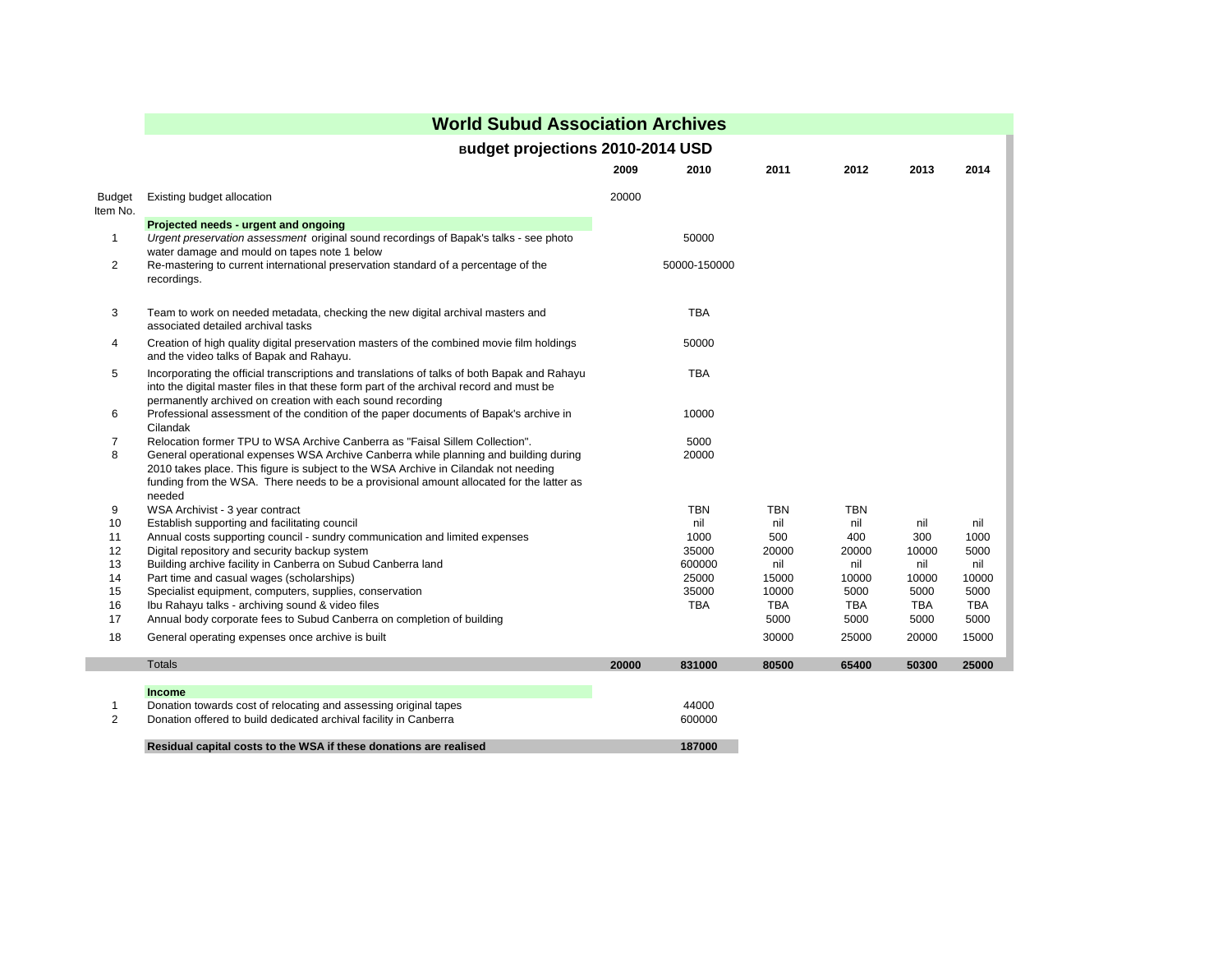## **Further income potential and value of investment**

Storage and other archival services can be provided to other archives/organisations to earn income if the facility is designed well

Training and workshops in archives management, preservation and conservation practices for individuals, groups, business, organisations, government can be run on a regular basis if the facility is set up as a model archive.

Youth exchange/work programs can operate as well as placements for university students studying archives and conservation.

With an operational, functioning archive providing a full time service to the WSA it will be possible to find and train replacement staff and archivists, bring people in for short term specific work programs, run exhibitions and provide research facilities and create an alive and useful information resource for the WSA

## **Notes expenses**

Note 1 This amount includes Amalijah's travel and accommodation in Brussels to work with Memnon on practical options and a safety net to ensure safe relocation of the tapes, better storage costs for one year and removal of damaging packaging



- Note 2 Once the assessment and options report have been completed it will be clear what percentage of the recordings can be meaningfully re-mastered and what that will cost. A percentage of these recordings contain information that is historically important and which needs to be part of the archival record if the talks themselves are to have full value for the future.
- Note 3 Perhaps SPI can assist with this task given they already have a workforce and are familiar with the talks
- Note 4 This includes not only the digital preservation file but also backup and working copies for editing, viewing, cataloguing, online streaming. There are 25 video talks of Bapak, many of Ibu Rahayu (80% of which are of 'extremely' poor quality. Current technology will considerably improve the viewable and archival digital masters available. There are additionally some 75 x 16mm and 8mm moving images films in the WSA archives to be processed at the same time.
- Note 5 Cost of creating the transcriptions and translations by SPI on behalf of the WSA needs to be part of WSA Archives budget costs. Its likely this work can be done without additional costs by existing archive personnel over a three month period
- Note 6 A senior paper conservator formerly at the National Library of Australia did trials on the product used for the de-acidification program on the archive in Cilandak. The trials showed that depending on several factors the product did not always penetrate into the substrate of the paper sufficiently to have any affect and often left a powdery residue on the surface of the paper. It is likely that the program worked well on the kind of paper in that archive however it would be very prudent now that almost 20 years have passed to carry out a standard archival preservation assessment to see if the process has worked or not. This will make clear future preservation needs for that collection or determine any changes that might be needed. It only involves a random sampling of the documents and some PH testing by the conservator. They would be able to tell if the product did penetrate deep enough into the paper and if it is still active in which case it is likely the paper will last longer than anticipated. Costs include consulting fees, travel and accommodation and are calculated on the high side for the time being until we establish a few options